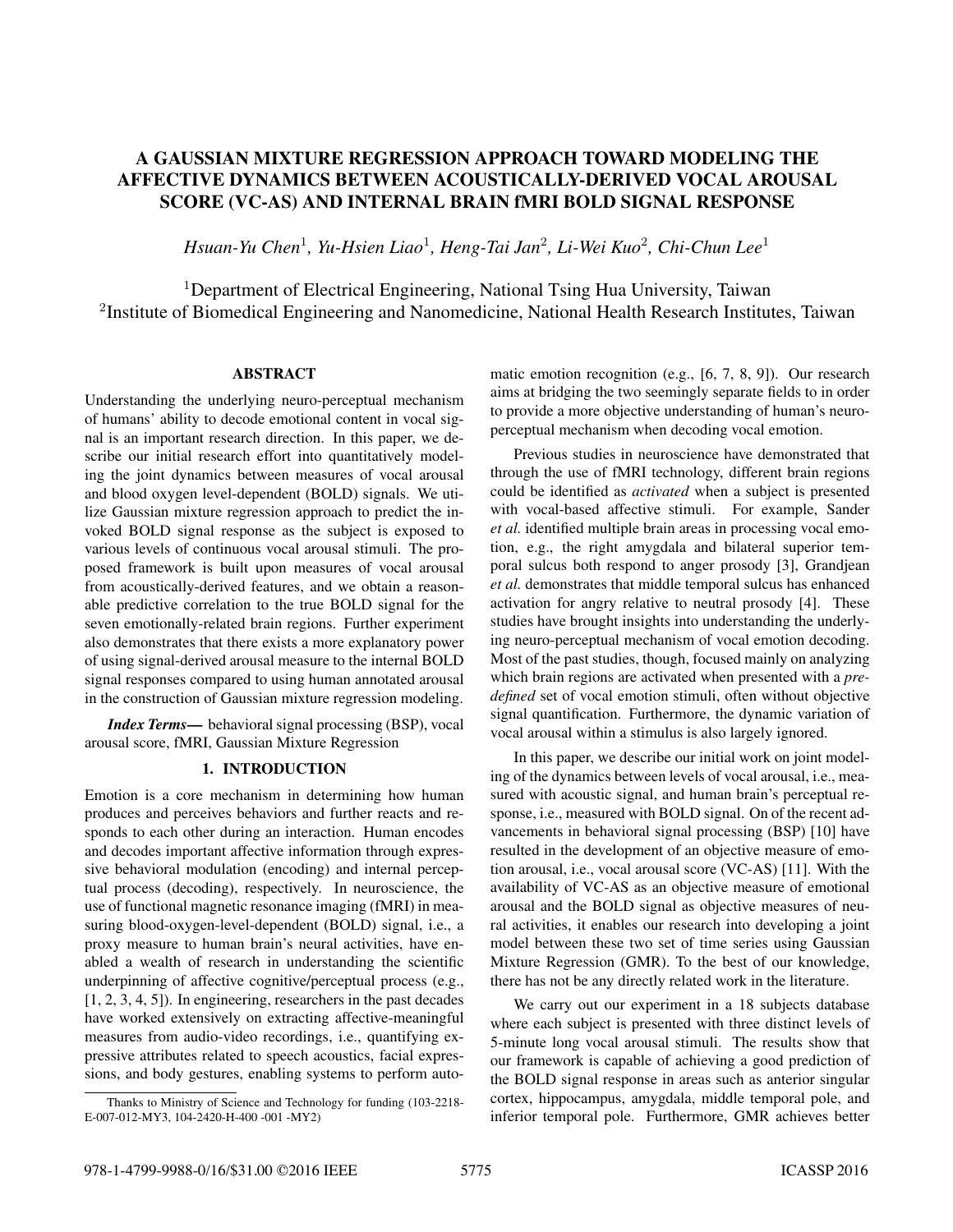prediction compared to support vector regression and linear regression. Lastly, by comparing the use of VC-AS to annotator rating as measure of emotional arousal, the use of VC-AS leads to a prediction closer to subject's true BOLD response. This result further implicates the viability of using signal-derived measure of emotional arousal in the study of human affective perceptual process.

The rest of the paper is organized as follows: section 2 describes about research methodology, section 3 details the experimental setup and results, and section 4 concludes with discussion and future works.

### 2. RESEARCH METHODOLOGY

#### 2.1. Vocal Emotion Stimulus Design

Vocal emotion stimulus is designed from a well-known emotional database, the USC IEMOCAP database [12]. Each of the sentences in the database is annotated with an activation (a.k.a., arousal) and a valence score from the scale of 1 to 5 by at least two naive evaluators. We choose a total of 175 sentences from a single male subject in the IEMOCAP database to construct our stimuli. These sentences are first grouped into three different emotional arousal levels, i.e., *high*, *mid*, and *low*, according to the annotated score; *high* corresponds to activation value greater than 3.5, *low* corresponds to value less than 2.5, and the rest is termed as *mid*. All utterances are restricted to have valence score between 2.5 and 3.5. The stimulation paradigm is a random presentation of three different distinct arousal-level of 5-minute long continuous vocal stimuli. Each of the three stimuli is essentially a collection out of the 175 utterances from the group of *high*, *mid*, and *low*, respectively.

### 2.2. fMRI Data Collection

We recruited a total of 18 right-handed healthy subjects (14 male, 4 female) to participate in our study. Subjects did not know about the experimental details a-priori. They were only informed that this was an experiment about hearing perception, and they were required to stay awake during MRI scanning while listening to the three vocal stimuli in random order. MRI scanning was conducted on a 3T scanner (Prisma, Siemens, Germany). Anatomical images with spatial resolution of  $1 \times 1 \times 1$   $mm^3$  (T1-weighted MPRAGE sequence) were acquired using an EPI sequence (TR/TE=  $3000/30$ ms, voxel size =  $3 \times 3 \times 3$  mm<sup>3</sup>, 40 slices, and 100 repetitions). We performed all necessary pre-processing steps on the collected MRI data using the DPARSF toolbox [13].

#### 2.3. Vocal Stimuli's Arousal Ratings

Figure 1 demonstrates the overall vocal stimuli's design (section 2.1). There are a total of three 5-minute long continuous vocal stimuli. Each of which is associated with two different types of arousal ratings:

• Global arousal rating (GA): a single arousal label, i.e., *high*, *mid*, *low*, for each stimulus



5 minutes continuous stimulation

Fig. 1: Three continuous 5-minute long vocal affect stimuli were designed. Each stimulus is associated with an global arousal rating (*high*, *mid*, and *low*) and two sequences of local arousal ratings (human annotated arousal, and signal-derived vocal arousal) at every 3 minutes in-sync with MRI scanning

• Local arousal rating (AA, VC): a sequence of arousal ratings occurred at every 3 seconds, i.e., 100 arousal scores aligned with 100 scanning time point from the MRI, for each of stimulus

Global arousal rating is determined based on whether the collection of the sentences that make up that particular stimulus is from the *high*, *mid*, or *low* annotated arousal group (section 2.1). Furthermore, there are two categories of local arousal rating: human annotated activation (AA) and signal-derived VC-AS (VC). Annotated activation is based on human judgment given in the database. VC-AS is a signal-derived arousal score that consists of three simple and knowledge-inspired acoustic features, i.e., pitch, intensity, HF500 (details in [11]); each of the features provides a measure of arousal, and the common single metric used is the fusion of the three scores. Global arousal rating indicates the overall arousal level for the entire stimulus, and local arousal rating indicates the variation of emotional arousal within each stimulus across time.

#### 2.4. Gaussian Mixture Regression

We utilize Gaussian mixture regression approach to jointly model the times series of the arousal ratings and the BOLD signal. The core idea of GMR is to first train a Gaussian mixture model (GMM) to characterize the joint probability density function over a set of variables, and then by utilizing regression function to retrieve desired output variables by specifying the known input variables' values. Researchers have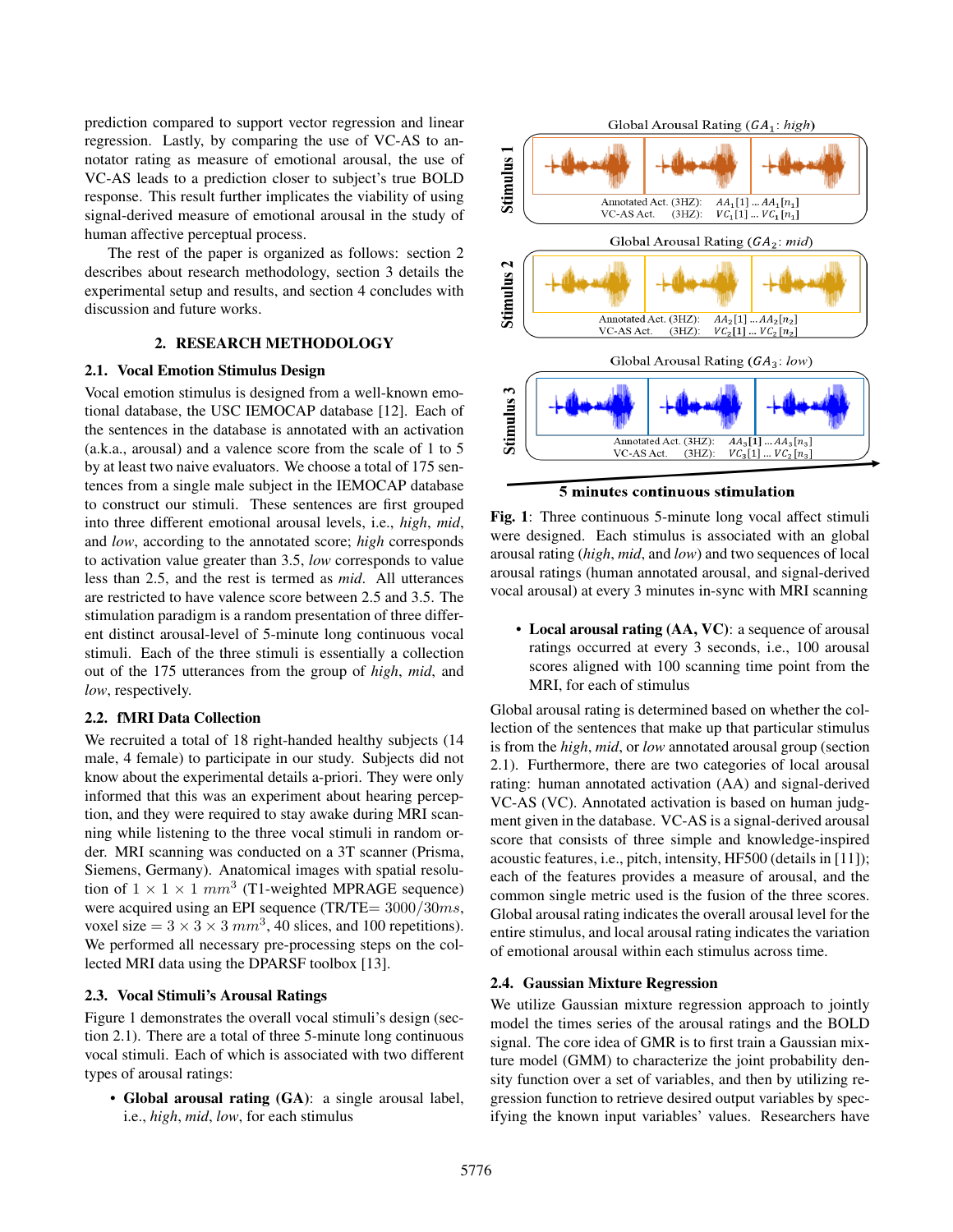utilized GMR successfully in modeling humanoid robot's motion trajectories [14], performing acoustic-to-articulatory inversion [15], and even tracking continuous-valued emotional attributes in dyadic interactions [16]. We will briefly describe GMR in the following.

Assuming two random variables,  $X, Y$ . It is well known that when  $(X, Y)$  is a joint Gaussian distribution, the conditional density is also Gaussian. The regression function,  $m(x)$ , is hence a linear function whose slope is determined by  $\sum_X$ , the variance of X,  $\sum_{Y}$ , the covariance of Y and X, and  $\mu_x, \mu_y$ , the mean of X and Y:

$$
m(x) = E[Y|X = x] = \mu_y + \Sigma_{YX}\Sigma_X^{-1}(x - \mu_x)
$$

$$
\sigma^2 = Var[Y|X = x] = \Sigma_Y - \Sigma_Y X \Sigma_X^{-1} \Sigma_X Y
$$

the joint density function can then be further partitioned as:

$$
\phi(x, y; \mu, \Sigma) = f_{Y|X}(y|x) f_X(x) = \phi(y; m(x), \sigma^2) \phi(x; \mu_x, \Sigma_x)
$$

Assuming now the joint density function,  $f_{XY}$ , is a mixture of Gaussians with the number of mixture,  $k$ , we can easily derive the marginal density of  $X$ :

$$
f_X(x) = \int f_{XY}(x, y) dy = \sum_{j=1}^k \pi_j \phi(x; \mu_{jx}, \Sigma_{jx})
$$

and the conditional density,  $f_{Y|X}$ ,

$$
f_{Y|X}(y|x) = \frac{\phi(x, y; \mu, \Sigma)}{f_X(x)} = \sum_{j=1}^k w_j(x)\phi(y; m_j(x), \sigma_j^2)
$$

where,

$$
w_j(x) = \frac{\phi(x; \mu_{jx}, \Sigma_{jx})}{\sum_{j=1}^k \pi_j \phi(x; \mu_{jx}, \Sigma_{jx})}
$$

 $\pi_j$  indicates the mixture weight with the constraint,  $\sum_{j=1}^k \pi_j$ . The final GMR regression function,  $m(x)$ , is of the form:

$$
m(x) = E[Y|X = x] = \sum_{j=1}^{k} w_j(x)m_j(x)
$$
 (1)

Equation 1 is the core regression function that by specifying  $X = x$ , we can obtain  $Y = m(x)$ . Note that the weight function  $w_i(x)$  is not determined by the local structure of the data but by the components of the global Gaussian mixture model; this makes GMR a global parametric model with nonparametric flexibility.

#### 3. EXPERIMENTAL SETUP AND RESULTS

#### 3.1. Experimental Setup

We conduct the following two experiments and result their results in the following sections:

• Experiment I: Classification of the three different levels of global arousal rating  $(GA)$  using voxel-wise BOLD signals

• Experiment II: Prediction of the average BOLD signal response for the 20 selected emotion-related brain regions using GMR

Experiment I aims at understanding whether there exists a significant relationship between the changes of BOLD signals in brain regions and human perceptual arousal rating. We adopt the use of anatomical automatic labeling (AAL) to split the brain into 90 regions ( $ROI_{\text{AAL90}}$ ) [17], resulting in a total of 47636 number of voxels. Furthermore, we selected 20 emotion-related brain regions-of-interest  $(ROI_{EMO20})$  based on a prior research [18], resulting in a total of 11550 number of voxels. Experiment II aims at demonstrating that the predictive ability of GMR to generate the invoked BOLD signal time series when given a sequence of desired  $VC$  or  $AA$ arousal values. We focus on predicting the average BOLD signal response for the  $ROI_{EMO20}$ .

The  $ROI_{EMO20}$  are the following: the left (L) and the right (R) region of anterior cingulate cortex (ACC), posterior cingulate (PCC), hippocampus (HIPPO), amygdala (AMYG), precuneus (PREC), superior temporal pole (ST POLE), middle temporal pole (MT POLE), and inferior temporal (IT).

#### 3.2. Experiment I Results and Discussions

The classification experiment is carried out using leave-onesubject out cross-validation. We train a multi-class linear support vector machine classifier to differentiate between the three classes (levels) of global arousal using either the entire  $ROI<sub>AL90</sub>$  regions or the  $ROI<sub>EMO20</sub>$  regions.

Table 1: *Summary of Experiment I results*

| <b>Classification Accuracies</b> |                      |               |  |
|----------------------------------|----------------------|---------------|--|
|                                  | ROI <sub>AAL90</sub> | $ROI_{EMO20}$ |  |
| PC A                             | 0.50                 | 0.72          |  |
| <b>Feature Selection</b>         | 0.72                 | 0.91          |  |

Table 1 summarizes our classification accuracies. The dimensionality of the feature vector for each sample of stimulus is extremely large (100 time points  $\times$  total # of voxels). Principle component analysis (PCA) approach is performed to reduce the dimensionality to 51 (17 training subjects  $\times$  3 stimuli) [19]. We also use feature selection, i.e., univariate selection, to keep only the top 10% of all features.

It is evident there indeed is a strong indication that BOLD signal is distinct when the subject is presented with these three levels of vocal arousal stimuli; by using feature selection within the  $20 \text{ ROI}_{EMO20}$  areas, we can obtain an accuracy of 91%. We further examine the most important regions within the  $ROI<sub>EMO20</sub>$  by computing a ratio, i.e., the number of voxels selected divided by the total number of voxels within each of the 20 areas. The top three most important areas are  $AMYG<sub>R</sub>$ (30%), PCC<sub>L</sub> (26%), and AMYG<sub>L</sub> (25%); the number is the parenthesis indicate the percentage of voxels used in that particular area in the final classification model.

#### 3.3. Experiment II Results and Discussions

In Experiment II, we first train an GMM ( $m = 32$ ) on 29 variables: 1 time index, 20  $\text{ROI}_{\text{EMO20}}$  average BOLD sig-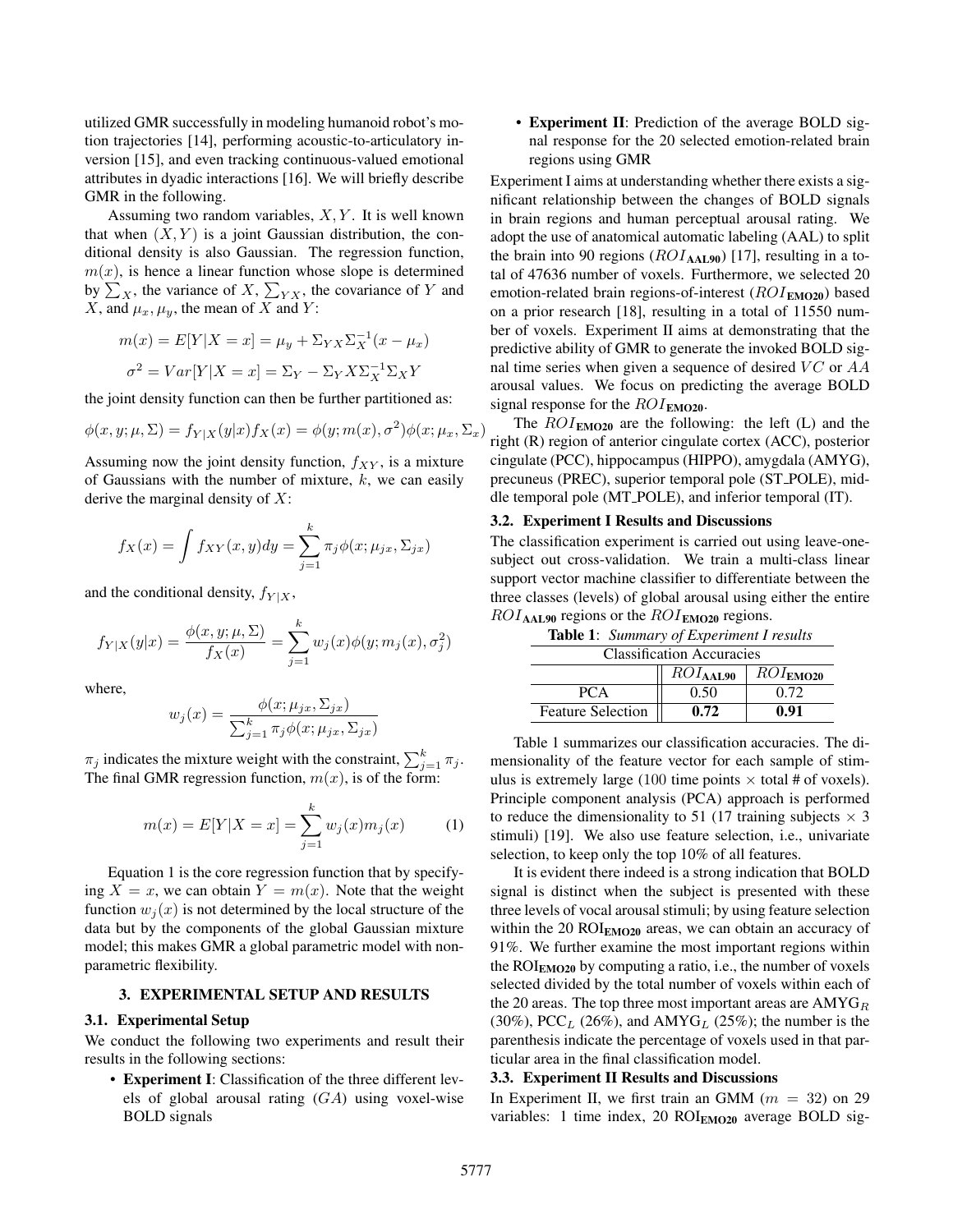| <b>ROI</b> | $ACC_L$ | ACC <sub>R</sub> | $PCC_L$     | $PCC_R$     | HIPPO <sub>L</sub> | HIPPO <sub>B</sub> | $AMYG_L$     | $AMYG_R$    | $PREC_R$ | $PREC_L$ |
|------------|---------|------------------|-------------|-------------|--------------------|--------------------|--------------|-------------|----------|----------|
| LinearR    | 0.141   | 0.214            | 0.210       | 0.051       | 0.199              | 0.196              | 0.221        | 0.132       | 0.151    | 0.061    |
| <b>SVR</b> | 0.165   | 0.244            | 0.250       | 0.022       | 0.237              | 0.231              | 0.265        | 0.132       | 0.175    | 0.084    |
| <b>GMR</b> | 0.214   | 0.327            | 0.372       | 0.041       | 0.331              | 0.302              | 0.333        | 0.162       | 0.211    | 0.101    |
| <b>ROI</b> | $ST_L$  | $ST_B$           | $ST_POLE_L$ | $ST_POLE_B$ | $MT_L$             | $MT_R$             | $MT\_POLE_L$ | $MT\_POLEB$ | $IT_L$   | $IT_R$   |
| LinearR    | 0.018   | 0.011            | 0.010       | 0.030       | 0.016              | 0.029              | 0.227        | 0.134       | 0.192    | 0.205    |
| <b>SVR</b> | 0.040   | $-0.012$         | 0.018       | 0.040       | 0.016              | 0.047              | 0.268        | 0.152       | 0.211    | 0.228    |
| <b>GMR</b> | 0.030   | 0.020            | 0.013       | 0.075       | 0.005              | 0.039              | 0.381        | 0.160       | 0.283    | 0.322    |

Table 2: *Summary of Experiment II results (average Pearson correlation over 18-fold cross-validation)*

Table 3: *Comparison of the ROIEMO20 BOLD signal prediction accuracy between using vocal arousal score (VC) and annotated activation (AA) as input to the GMR model*

|                    | $GMR$ vc | $GMR_{AA}$ |
|--------------------|----------|------------|
| $ACC_R$            | 0.327    | 0.249      |
| $PCC_L$            | 0.372    | 0.292      |
| HIPPO <sub>L</sub> | 0.331    | 0.251      |
| HIPPO <sub>R</sub> | 0.302    | 0.239      |
| $AMYG_L$           | 0.333    | 0.264      |
| $MT\_POLE_L$       | 0.381    | 0.280      |
| $IT_R$             | 0.322    | 0.263      |

nals, and 8 VC-AS scores. 20 ROI<sub>EMO20</sub> BOLD signals are obtained by averaging over voxel values within the specified regions. 8 VC-AS scores are obtained by computing pitch-based, intensity-based, HF500-based, and final fused VC-AS arousal scores individually, and their respective deltas  $(4 \times 2 = 8)$ . VC-AS scores are first convolved with a canonical hemodynamic response function (HRF) to compensate for the delay occurs between receiving stimulus and showing effect in the physical BOLD responses. Then, for the testing subject, we use GMR to obtain 20 sequences of BOLD signals by inputting time index and 8 VC-AS score sequences. The accuracy is measured here by Pearson correlation. Two other baseline methods, i.e., support vector regression (SVR) and linear regression (LinearR), are also carried out to compare with GMR.

Table 2 shows the average correlation between predicted BOLD signal in each of the 20 regions and the true BOLD signal over 18 subjects. First thing to note is that GMR consistently outperforms SVR and LinearR. Secondly, it is encouraging to see that with simply 8 values of vocal arousal scores, the proposed framework is able to achieve good predictive performance (average  $r > 0.3$ ) for a number of brain regions:  $ACC_R$ ,  $PCC_L$ ,  $AMYG_L$ ,  $HIPPO_{LR}$ ,  $MT\_POLE_L$ , and  $IT_R$ ; these areas have all been demonstrated in past works to serve major functions in emotion processing [1, 5, 20]. Figure 2 shows an exemplary predicted versus true BOLD signal for one of our subjects at the region of  $MT\_POLE<sub>L</sub>$ .

Furthermore, we conduct additional experiment but building a model between annotated arousal (AA) and ROIEMO20 BOLD instead. The comparison between this model and the vocal arousal score-based model for the best 7 areas is shown is Table 3. Our result indicates that acousticallyderived arousal measures obtain a better modeling power.



Fig. 2: An example of predicted BOLD signal (in red) versus true invoked BOLD signal (in blue) in the middle temporal pole (left) region using vocal arousal scores in the GMR for the three different stimuli

It may simply due to the fact there are more variables in the use of  $GMR_{VC}$  compared to  $GMR_{AA}$ ; however, we would further investigate whether it is indeed that the internal brain's BOLD signal responses are more associated with acoustically-derived signals than with human's annotation.

#### 4. CONCLUSIONS AND FUTURE WORK

In this work, we present a Gaussian mixture regression approach toward objectively model the dynamics between acoustically-derived vocal arousal score and internal brain's BOLD signal response. We demonstrate that the proposed computational framework is capable of tracking the changes of BOLD signal in response to vocal emotion stimuli, measured and quantified acoustically. While initial, it is encouraging to see that it is indeed viable to statistically model the dynamics between expressive vocal behaviors and internal emotion perceptual process, both measured by objective signals.

Uncovering the *transfer function* between exposure to vocal emotion stimuli and the internal brain's response remains a challenging research direction. With the continuing advancement in the signal-based emotion recognition systems and the growing amount of neuroscience research in emotional perception, we will continue to develop modeling such a transfer function with a goal to inspire both new BSP analytics and to bring objective evidence to advance science.